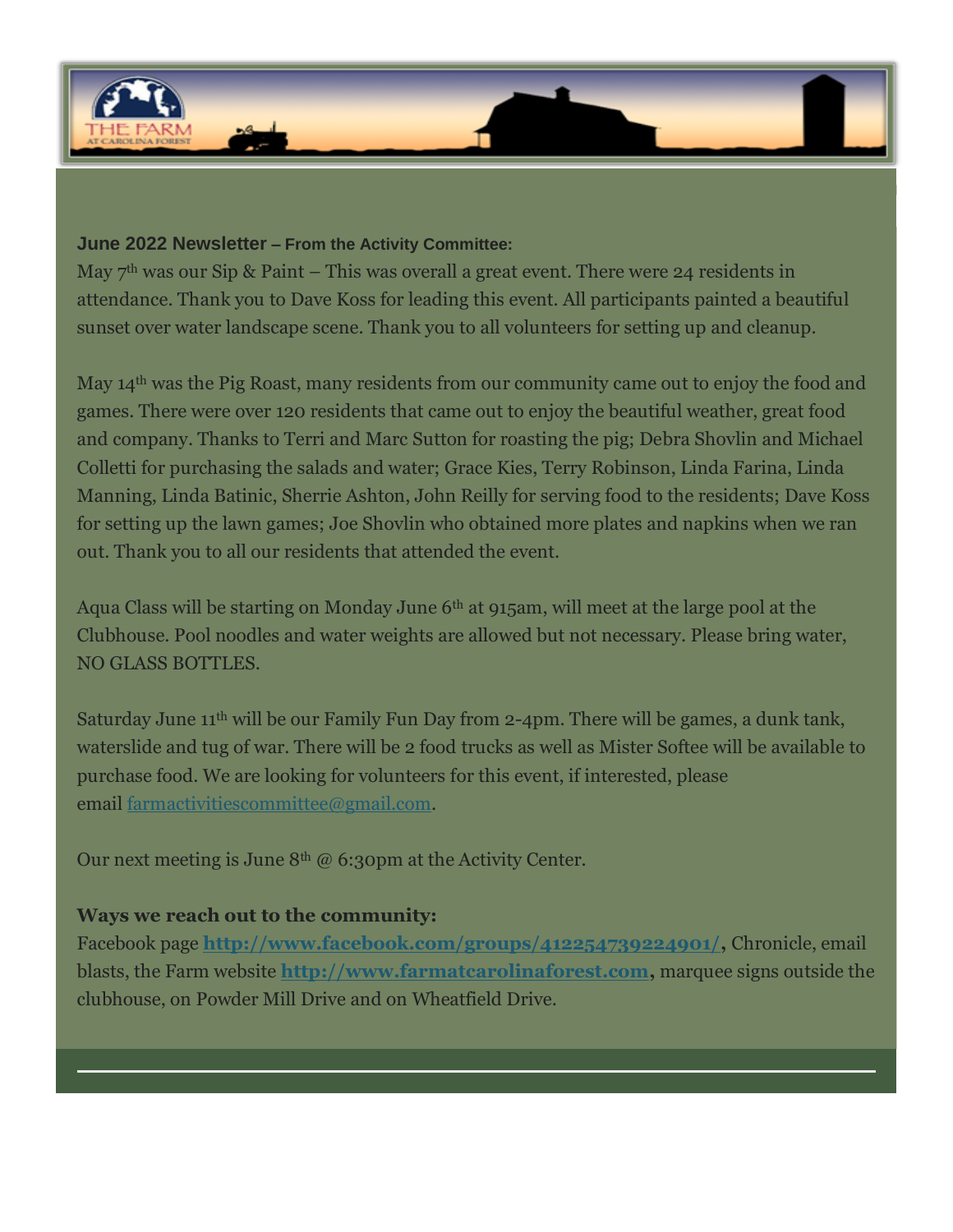



June Meetings: June 8th- Board Meeting 12:30 Amenity Center June 8th- Activities Committee 6:30 Activities Center June 14th- Grounds Committee 4:00 Activities Center June 27th- ARC 8:00 Amenity Center

Pool monitors will be stationed at the large pool starting Friday, May 27th. Pool passes WILL BE REQUIRED for entry. There will be a "zero tolerance" policy for inactive or missing key cards. If you need assistance with key cards please contact Waccamaw Management at 843-237-9551.

**BOTH POOLS DO NOT OPEN UNTIL 10:00 A.M. PLEASE DO NOT ENTER THE POOLS OR THE POOL DECK UNTIL AFTER 10:00 A.M. THE POOL COMPANY CANNOT ADEQUATELY CLEAN THE POOLS IF RESIDENTS ARE USING THE FACILITIES. BOTH POOLS CLOSE AT 9:00 P.M.**

- BOTTLES, GLASS AND GLASS OBJECTS ARE PROHIBITED IN THE POOLS OR ON THE POOL DECK. ANYONE CAUGHT WITH GLASS WILL HAVE THEIR POOL PRIVILEGES REVOKED.
- SMOKING OR VAPING IS PROHIBITED IN THE POOLS OR POOL AREA.
- **ALL CHILDREN UNDER 16 YEARS OF AGE MUST BE ACCOMPANIED BY AN ADULT DURING THE CHILD'S ENTIRE STAY IN THE POOL AREA.**
- DIAPERED CHILDREN ARE NOT ALLOWED IN THE SWIMMING POOL AT ANY TIME. SPECIFIC SWIM DIAPERS ARE PERMITTED.

A full set of pool rules and regulations are posted at both swimming pools.